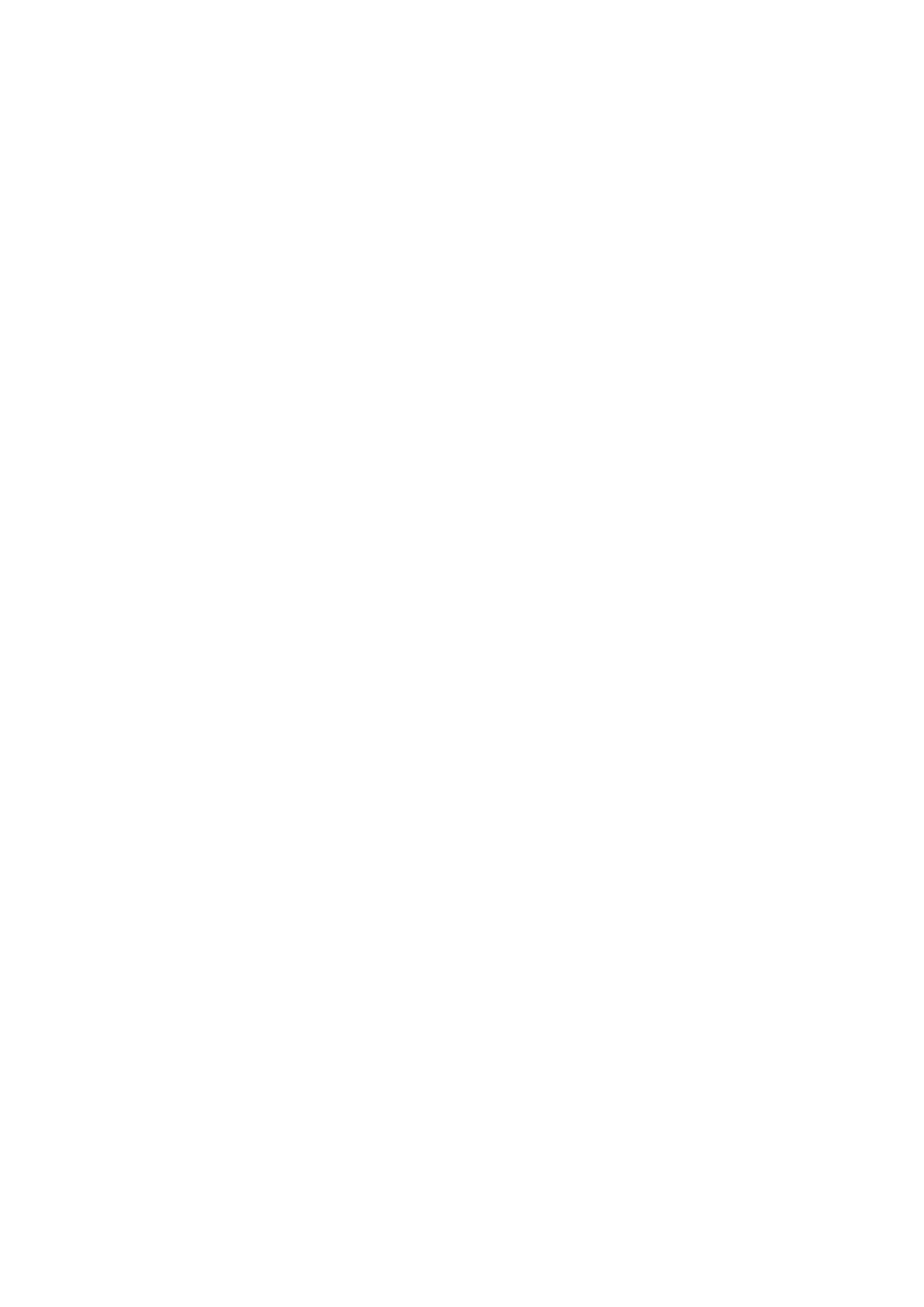#### **Key**

- ; indicates separate mark points
- / indicates alternatives
- eq allow for correct equivalent
- \_\_ word underlined means no alternatives allowed

| Question      | <b>Correct Answer</b> |               |               | Acceptable | Reject | Mark |
|---------------|-----------------------|---------------|---------------|------------|--------|------|
| <b>Number</b> |                       |               |               | Answers    |        |      |
|               |                       |               |               |            |        |      |
|               | Type of               | Example       | Multicellular |            |        |      |
|               | organism              |               |               |            |        |      |
|               | plants                | maize $/$ eq; | YES           |            |        |      |
|               | animals               | human $/$ eq; | YES;          |            |        |      |
|               | bacteria              | Lactobacillus | NO;           |            |        |      |
|               | viruses               | influenza /   | NO.           |            |        |      |
|               |                       | HIV / AIDS /  |               |            |        |      |
|               |                       | TMV $/$ eq;   |               |            |        |      |
|               |                       |               |               |            |        |      |
|               |                       |               |               |            |        |      |
|               |                       |               |               |            |        | (5)  |

**(Total 5 marks)** 

| Question<br><b>Number</b> | <b>Correct Answer</b>                                                                                                                                           | Acceptable<br>Answers | Reject | Mark  |
|---------------------------|-----------------------------------------------------------------------------------------------------------------------------------------------------------------|-----------------------|--------|-------|
| 2(a)                      | access / transport / travel /<br>communication;<br>trees for a purpose / construction /<br>manufacture / logging / eq;<br>trees for fuel;<br>farming / $minq$ ; |                       |        | Max 2 |

| Question<br><b>Number</b> | <b>Correct Answer</b>                                                                                                       | Acceptable<br>Answers | Reject | Mark  |
|---------------------------|-----------------------------------------------------------------------------------------------------------------------------|-----------------------|--------|-------|
| 2(b)                      | loss of habitat / food;<br>loss of numbers / death / extinction<br>/ loss of genes / migration / loss of<br>species $/$ eq; |                       |        | Max 4 |
|                           | less photosynthesis;<br>global warming / greenhouse effect /<br>ref to $CO2$ in air;                                        |                       |        |       |
|                           | soil erosion idea / leaching;<br>flooding / eutrophication /<br>desertification / lack of minerals /                        |                       |        |       |
|                           | eq;<br>less transpiration;<br>less rainfall;                                                                                |                       |        | (4)   |

**(Total 6 marks)**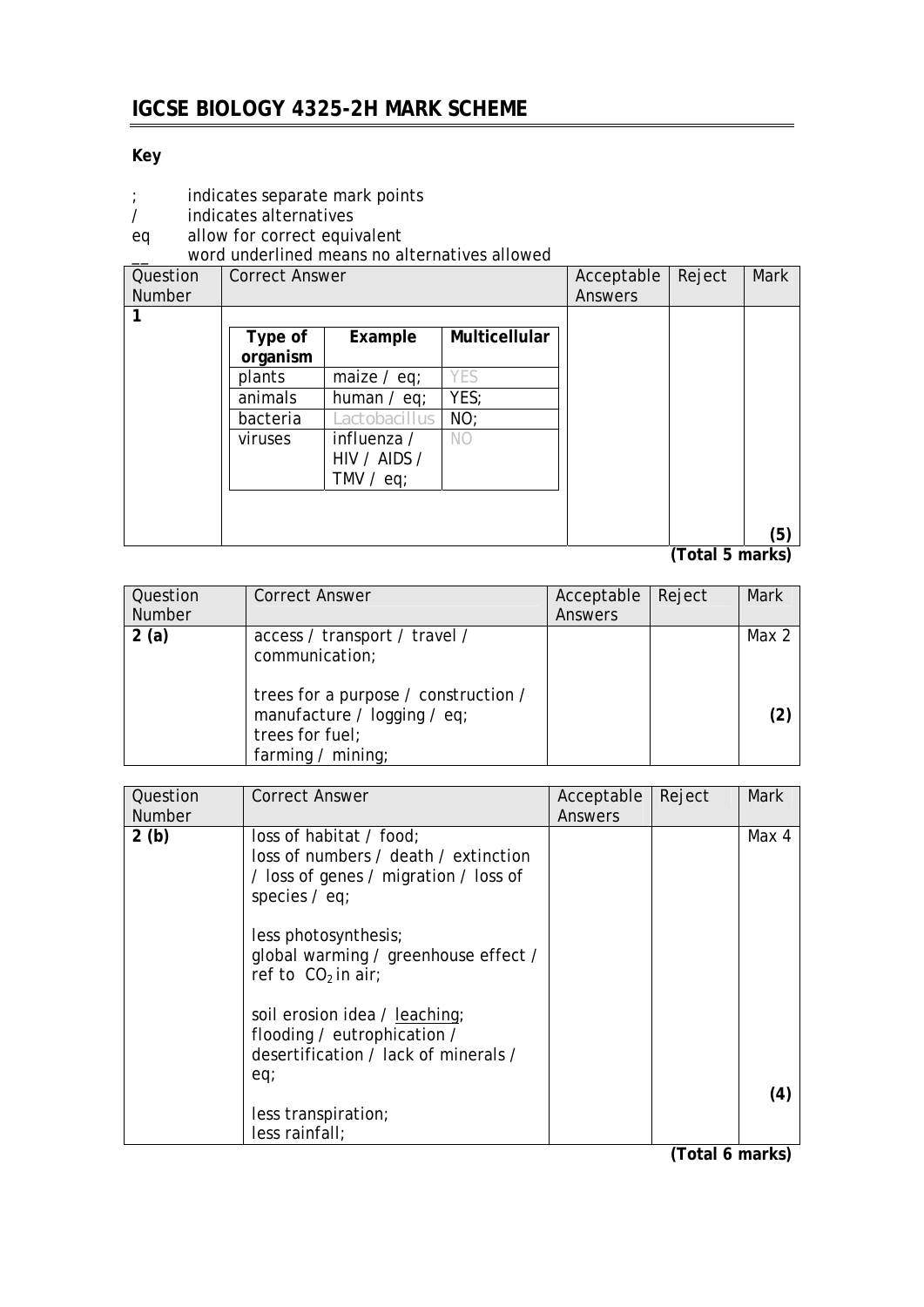| Question      | <b>Correct Answer</b>         | Acceptable   Reject | <b>Mark</b> |
|---------------|-------------------------------|---------------------|-------------|
| <b>Number</b> |                               | Answers             |             |
| 3(a)(i)       | anther / stamen / pollen sac; |                     |             |
|               |                               |                     |             |

| Question<br><b>Number</b> | <b>Correct Answer</b>                      | Acceptable   Reject<br>Answers | Mark |
|---------------------------|--------------------------------------------|--------------------------------|------|
| 3(a)(ii)                  | drawn to anther only (not to<br>filament); |                                |      |

| Question      | <b>Correct Answer</b>    | Acceptable   Reject | Mark |
|---------------|--------------------------|---------------------|------|
| <b>Number</b> |                          | Answers             |      |
| 3(a)(iii)     | pollen;                  |                     |      |
|               | from anther/P to stigma; |                     |      |
|               |                          |                     |      |

| Question | <b>Correct Answer</b> | Acceptable   Reject |              | Mark |
|----------|-----------------------|---------------------|--------------|------|
| Number   |                       | Answers             |              |      |
| 3(b)     | light / gravity;      | sun,                | phototropism |      |
|          |                       | sunlight;           | aeotropism   | 74   |

| Question      | <b>Correct Answer</b>           | Acceptable   Reject | Mark |
|---------------|---------------------------------|---------------------|------|
| <b>Number</b> |                                 | Answers             |      |
| 3 (c)(i)      | carbon dioxide + water; (or     | chemical            |      |
|               | opposite)                       | symbols;;           |      |
|               | glucose + oxygen; (or opposite) |                     |      |
|               | Ignore light / chlorophyll      |                     |      |

| Question<br><b>Number</b> | <b>Correct Answer</b>                        | Acceptable<br>Answers | Reject           | <b>Mark</b> |
|---------------------------|----------------------------------------------|-----------------------|------------------|-------------|
| 3 (c)(ii)                 | thin;<br>large surface area;                 |                       | pores /<br>guard | Max 2       |
|                           | stomata;<br>air spaces / spongy (mesophyll); |                       | cells            | (2)         |

**(Total 9 marks)**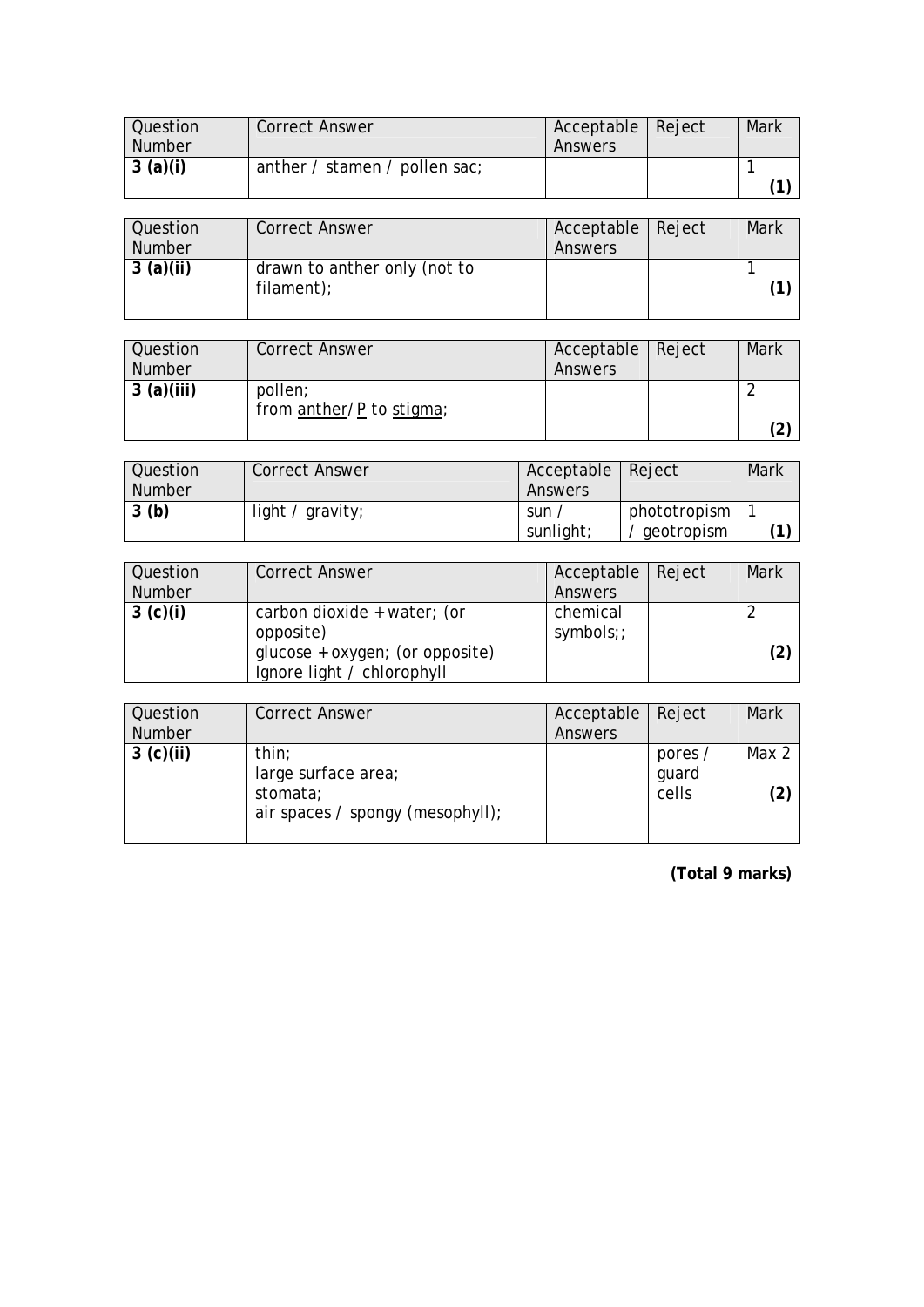| <b>Question</b><br>Number | <b>Correct Answer</b>                                                       | Acceptable   Reject<br>Answers | Mark  |
|---------------------------|-----------------------------------------------------------------------------|--------------------------------|-------|
| 4(a)                      | heart rate increases;<br>until 50 mins $/$ 124;<br>then levels off / falls; |                                | Max 2 |

| Question<br><b>Number</b> | <b>Correct Answer</b> | Acceptable<br>Answers | Reject | Mark |
|---------------------------|-----------------------|-----------------------|--------|------|
| 4(b)                      | adrenaline;           |                       |        |      |

| Question<br><b>Number</b> | <b>Correct Answer</b>                                                                                                                 | Acceptable<br>Answers | Reject | Mark |
|---------------------------|---------------------------------------------------------------------------------------------------------------------------------------|-----------------------|--------|------|
| 4 (c)                     | higher heart rate / higher rate<br>sooner $/$ eq;<br>nicotine / narrows arteries /<br>releases adrenaline / raises blood<br>pressure; |                       |        |      |

| Question<br>Number | <b>Correct Answer</b>                                                           | Acceptable   Reject<br>Answers | <b>Mark</b> |
|--------------------|---------------------------------------------------------------------------------|--------------------------------|-------------|
| 4(d)               | breathing / respiratory / nervous /<br>reproductive / digestive /<br>endocrine; |                                |             |

## **(Total 6 marks)**

| Question      | <b>Correct Answer</b>                                                                                                                      | Acceptable | Reject | <b>Mark</b> |
|---------------|--------------------------------------------------------------------------------------------------------------------------------------------|------------|--------|-------------|
| <b>Number</b> |                                                                                                                                            | Answers    |        |             |
| 5             | mouth / saliva;<br>mechanical digestion / chewing /<br>mastication $\ell$ eq;<br>amylase; ONCE Ignore carbohydrase<br>(starch to) maltose; |            |        | Max 6       |
|               | pancreas / pancreatic juice / eq;<br>small intestine / duodenum / ileum;<br>starch/maltose to glucose;<br>maltase;                         |            |        |             |

**(Total 6 marks)**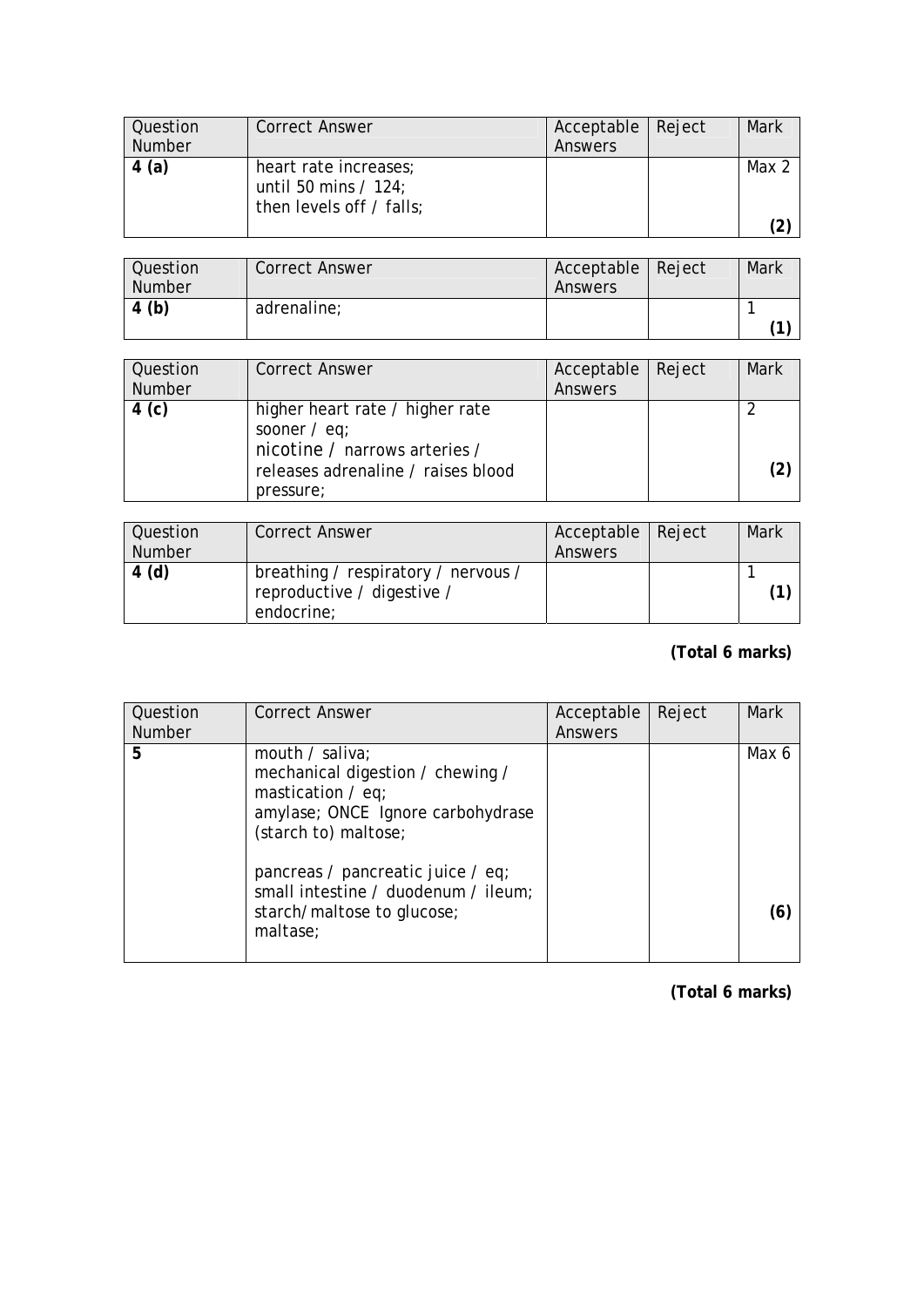| Question      | <b>Correct Answer</b>                                                                                         | Acceptable | Reject | <b>Mark</b> |
|---------------|---------------------------------------------------------------------------------------------------------------|------------|--------|-------------|
| <b>Number</b> |                                                                                                               | Answers    |        |             |
| 6             | vena cava;<br>atrium / auricle;<br>$l$ ung;<br>valves;<br>aorta;<br>hepatic;<br>glucose / sugar;<br>glycogen; |            |        | 8<br>(8)    |

## **(Total 8 marks)**

| Question<br><b>Number</b> | <b>Correct Answer</b>                                     |                  | Acceptable<br>Answers | Reject | <b>Mark</b>      |
|---------------------------|-----------------------------------------------------------|------------------|-----------------------|--------|------------------|
| 7(a)                      | Step                                                      | Order of<br>step | all $4 = 3$ ;;;       |        | Max <sub>3</sub> |
|                           | repeat crosses for<br>several generations                 | 4                | 2 correct $=$<br>2:   |        |                  |
|                           | cross parent plants to<br>produce more offspring          | $\overline{2}$   | 1 correct $=$<br>1:   |        |                  |
|                           | identify parent plants<br>with desired<br>characteristics |                  |                       |        |                  |
|                           | select offspring with<br>desired characteristics          | 3                |                       |        | (3)              |

| Question<br><b>Number</b> | <b>Correct Answer</b>                                                                                | Acceptable   Reject<br>Answers | Mark  |
|---------------------------|------------------------------------------------------------------------------------------------------|--------------------------------|-------|
| (b)                       | large numbers;<br>quickly produced;<br>identical / all have desired<br>characteristic / cloned / eq; |                                | Max 2 |

**(Total 5 marks)**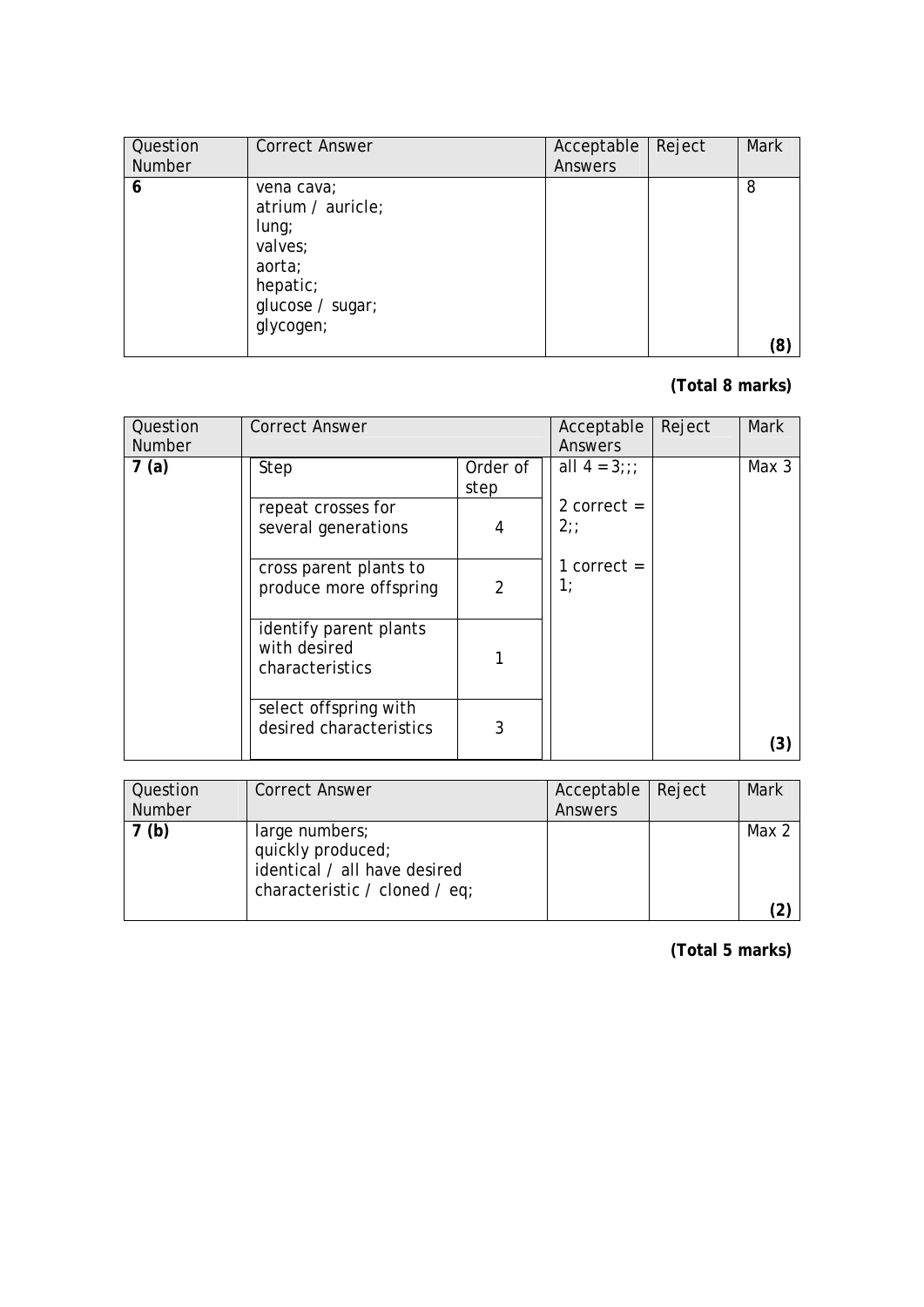| Question | <b>Correct Answer</b> | Acceptable   Reject | Mark |
|----------|-----------------------|---------------------|------|
| Number   |                       | Answers             |      |
| 8(a)     | magnesium;            | Mg                  |      |
|          |                       |                     | 74   |

| Question<br><b>Number</b> | <b>Correct Answer</b>                                                        | Acceptable Reject<br>Answers | Mark |
|---------------------------|------------------------------------------------------------------------------|------------------------------|------|
| 8(b)                      | $3.6 / 5.4 \times 100 = 66.7$ ;; Accept<br>66.67 / 66.6666etc<br>one for 3.6 | 66 and two<br>thirds;        |      |

| Question<br>Number | <b>Correct Answer</b>                                                                                           | Acceptable<br>Answers | Reject | <b>Mark</b> |
|--------------------|-----------------------------------------------------------------------------------------------------------------|-----------------------|--------|-------------|
| 8 <sub>(c)</sub>   | all / extra / increase / more<br>mineral ions / more named mineral<br>/ correct amount / eq;<br>use or purpose; | nutrients             |        | (2)         |

**(Total 5 marks)**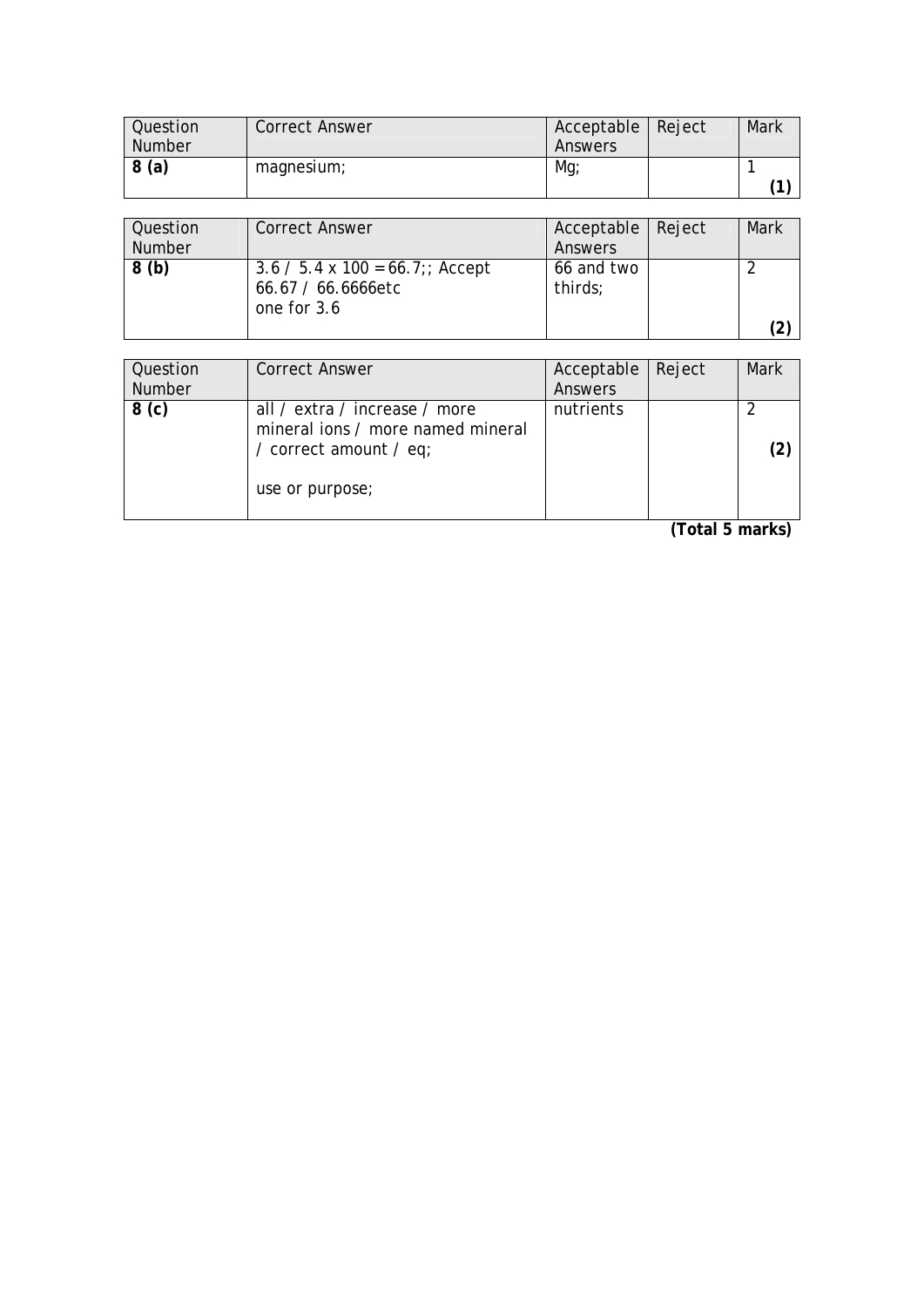| <b>Question</b> | <b>Correct Answer</b>                                                                                                                                | Acceptable   Reject | Mark |
|-----------------|------------------------------------------------------------------------------------------------------------------------------------------------------|---------------------|------|
| <b>Number</b>   |                                                                                                                                                      | Answers             |      |
| 9 (a)(i)        | $X = \text{cell body } / \text{ nucleus } / \text{ eq};$<br>$Y = myelin / sheath / fat / fat$<br>sheath /<br>axon / cell membrane /<br>Schwann cell; |                     |      |

| Question<br><b>Number</b> | <b>Correct Answer</b>           | Acceptable   Reject<br>Answers | Mark |
|---------------------------|---------------------------------|--------------------------------|------|
| 9(a)(ii)                  | $B /$ sensory $\frac{1}{2}$ eq; |                                |      |

| Question<br><b>Number</b> | <b>Correct Answer</b> | Acceptable   Reject<br>Answers | Mark |
|---------------------------|-----------------------|--------------------------------|------|
| 9(a)(iii)                 | $A /$ relay $/$ eq;   |                                |      |

| Question      | <b>Correct Answer</b>             | Acceptable   Reject | Mark |
|---------------|-----------------------------------|---------------------|------|
| <b>Number</b> |                                   | Answers             |      |
| 9(b)(i)       | axis correct;                     |                     |      |
|               | axes labelled speed and diameter; |                     |      |
|               |                                   |                     |      |

| Question      | <b>Correct Answer</b>                                                                       | Acceptable    | Reject | <b>Mark</b> |
|---------------|---------------------------------------------------------------------------------------------|---------------|--------|-------------|
| <b>Number</b> |                                                                                             | Answers       |        |             |
| 9(b)(ii)      | as diameter increases speed of<br>impulse increases / linear /<br>proportional $\angle$ eq; | proportional; |        |             |

| Question<br><b>Number</b> | <b>Correct Answer</b> | Acceptable   Reject<br>Answers | Mark |
|---------------------------|-----------------------|--------------------------------|------|
| 9(b)(iii)                 | 34 /read from graph;  |                                |      |

**(Total 8 marks)**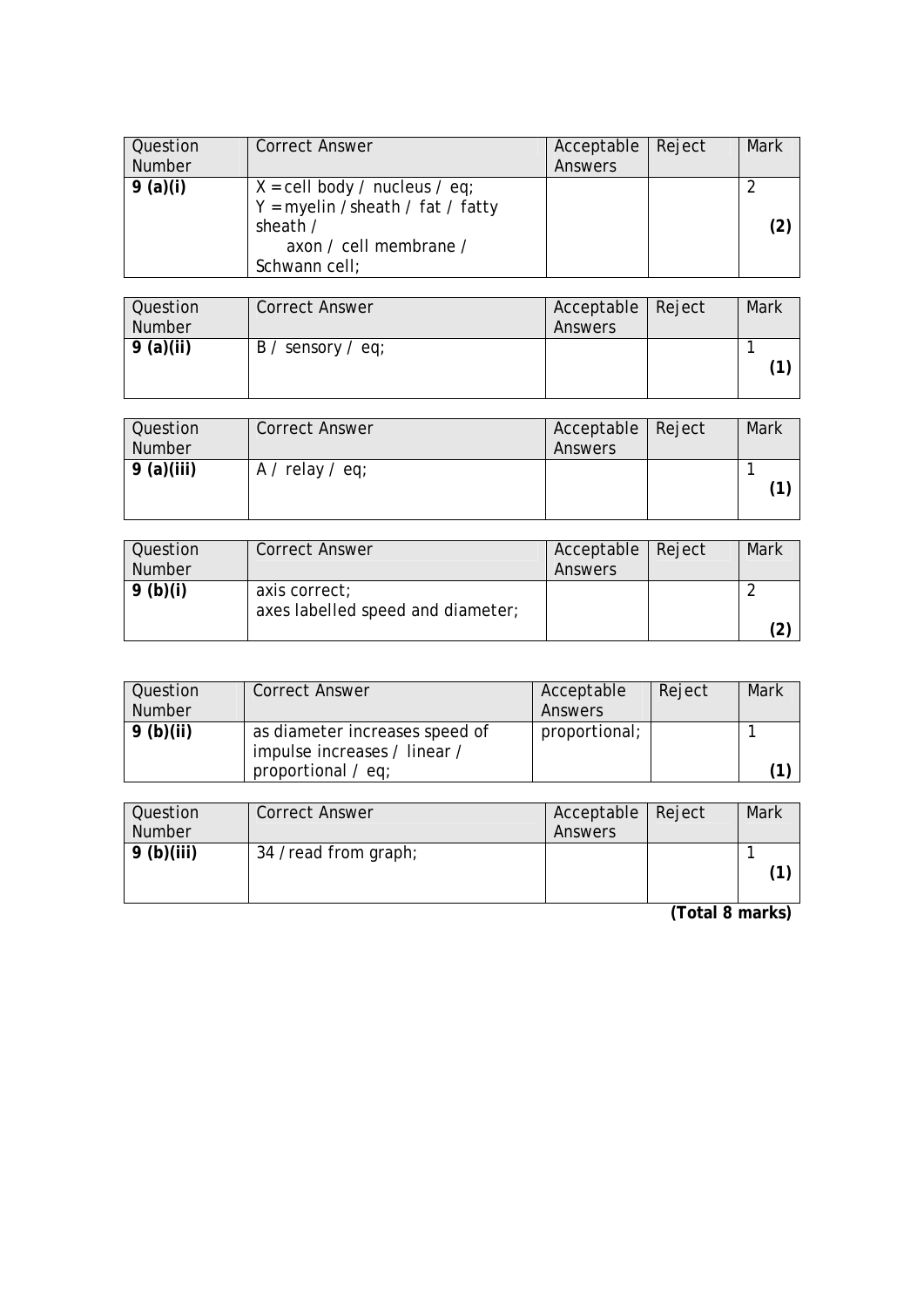| Question      | <b>Correct Answer</b>           | Acceptable   Reject | Mark |
|---------------|---------------------------------|---------------------|------|
| <b>Number</b> |                                 | Answers             |      |
| 10 $(a)(i)$   | Dd and $Dd$ :                   |                     |      |
|               | DD, Dd, Dd, and dd; (any order) |                     |      |
|               |                                 |                     | (2   |

| Question<br><b>Number</b> | <b>Correct Answer</b>                                               | Acceptable   Reject<br>Answers | Mark |
|---------------------------|---------------------------------------------------------------------|--------------------------------|------|
| 10 $(a)(ii)$              | $3:1 / 75:25 / 75\%$ to 25% / 3<br>quarters to 1 quarter $\ell$ eq; |                                |      |

| Question<br><b>Number</b> | <b>Correct Answer</b>                                                                                                        | Acceptable   Reject<br>Answers | Mark |
|---------------------------|------------------------------------------------------------------------------------------------------------------------------|--------------------------------|------|
| 10 $(a)(iii)$             | zero;<br>both parents must be DD / dd<br>parents are sterile / neither parent<br>has d/recessive allele;<br>Ignore term gene |                                |      |

| <b>Question</b> | <b>Correct Answer</b>                                                                                           | Acceptable | Reject | Mark  |
|-----------------|-----------------------------------------------------------------------------------------------------------------|------------|--------|-------|
| Number          |                                                                                                                 | Answers    |        |       |
| 10(b)           | bigger surface area to volume ratio;<br>lack insulation/fat;<br>lose (more) heat;<br>maintain body temperature; |            |        | Max 2 |
|                 | respiration;                                                                                                    |            |        |       |

| Question          | <b>Correct Answer</b> |           |         |               | Acceptable | Reject | Mark |
|-------------------|-----------------------|-----------|---------|---------------|------------|--------|------|
| <b>Number</b>     |                       |           |         |               | Answers    |        |      |
| 10 <sub>(c)</sub> |                       |           |         |               |            |        |      |
|                   | Hormone               | Endocrine | Target  | Effect        |            |        |      |
|                   |                       | gland     | organ   |               |            |        |      |
|                   | (adrenaline)          | (adrenal) | (heart) | increase      |            |        |      |
|                   |                       |           |         | rate $\prime$ |            |        |      |
|                   |                       |           |         | eq;           |            |        |      |
|                   | (oestrogen)           | ovary;    | uterus  | (repair       |            |        |      |
|                   |                       |           |         | lining)       |            |        | (3)  |
|                   |                       |           | womb;   |               |            |        |      |

**(Total 10 marks)**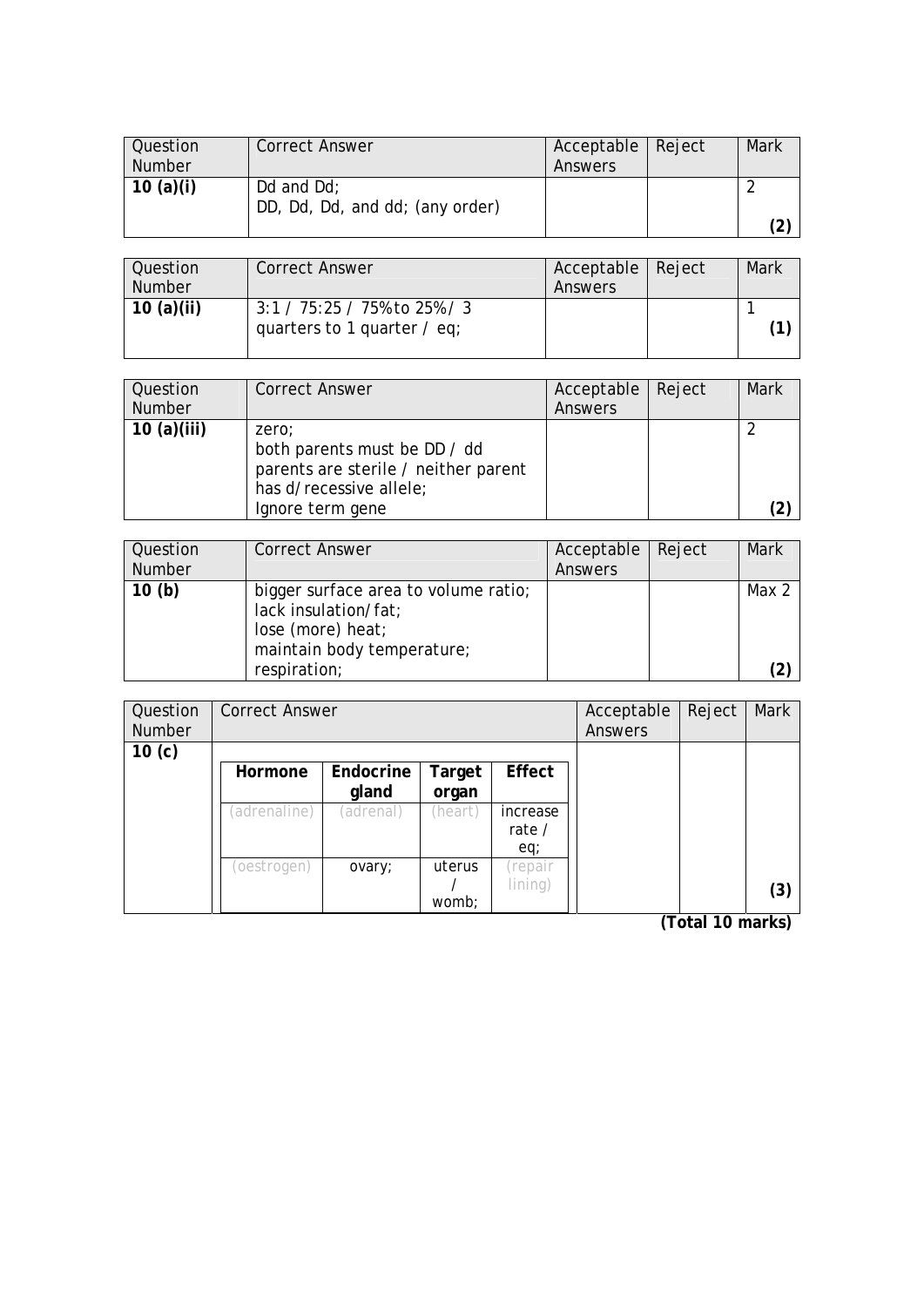| <b>Question</b><br><b>Number</b> | <b>Correct Answer</b>                                                                                     | Acceptable   Reject<br>Answers | Mark |
|----------------------------------|-----------------------------------------------------------------------------------------------------------|--------------------------------|------|
| 11 $(a)$                         | glucose / $C_6H_{12}O_6$ ;<br>carbon dioxide/ $CO_{2+}$<br>ethanol/alcohol/ $C_2H_5OH$ ;<br>Ignore energy | chemical<br>symbols            |      |

| Question<br><b>Number</b> | <b>Correct Answer</b>                                                                                                                                                     | Acceptable<br>Answers | Reject | <b>Mark</b>  |
|---------------------------|---------------------------------------------------------------------------------------------------------------------------------------------------------------------------|-----------------------|--------|--------------|
| 11 $(b)(i)$               | gene / DNA / allele (for enzyme);<br>cut:<br>restriction / endonuclease;<br>plasmid / vector / gene gun / phage<br>/ virus;<br>ligase;<br>gene / DNA / allele into yeast; |                       |        | Max 4<br>(4) |

| Question     | <b>Correct Answer</b>                 | Acceptable   Reject | Mark |
|--------------|---------------------------------------|---------------------|------|
| Number       |                                       | Answers             |      |
| 11 $(b)(ii)$ | enzyme $\ell$ amylase;                |                     |      |
|              | digests starch / less starch / starch |                     |      |
|              | to sugar;                             |                     |      |

## **(Total 8 marks)**

| Question<br><b>Number</b> | <b>Correct Answer</b> |                                                                                                      | Acceptable<br>Answers | Reject | <b>Mark</b> |
|---------------------------|-----------------------|------------------------------------------------------------------------------------------------------|-----------------------|--------|-------------|
| 12                        |                       |                                                                                                      |                       |        |             |
|                           | <b>Process</b>        | Description                                                                                          |                       |        |             |
|                           | decomposition         | bacteria / microorganisms /<br>fungi / saprobionts / eq;                                             |                       |        |             |
|                           |                       | breakdown/digest dead<br>organisms / organic matter /<br>waste $/$ eq;                               |                       |        |             |
|                           | transpiration         | evaporation / diffusion / loss of<br>water;                                                          |                       |        |             |
|                           |                       | from plant / leaf / stomata;                                                                         |                       |        |             |
|                           | nitrification         | bacteria / named bacteria;<br>ammonia/ammonium (cpds) to<br>nitrite/nitrate / nitrite to<br>nitrate; |                       |        |             |
|                           | vasodilation          | widening $\ell$ eq; I dilation                                                                       |                       |        | (8)         |
|                           |                       | blood vessels / arteries /<br>arterioles; I capillaries                                              |                       | veins  |             |

**(Total 8 marks)**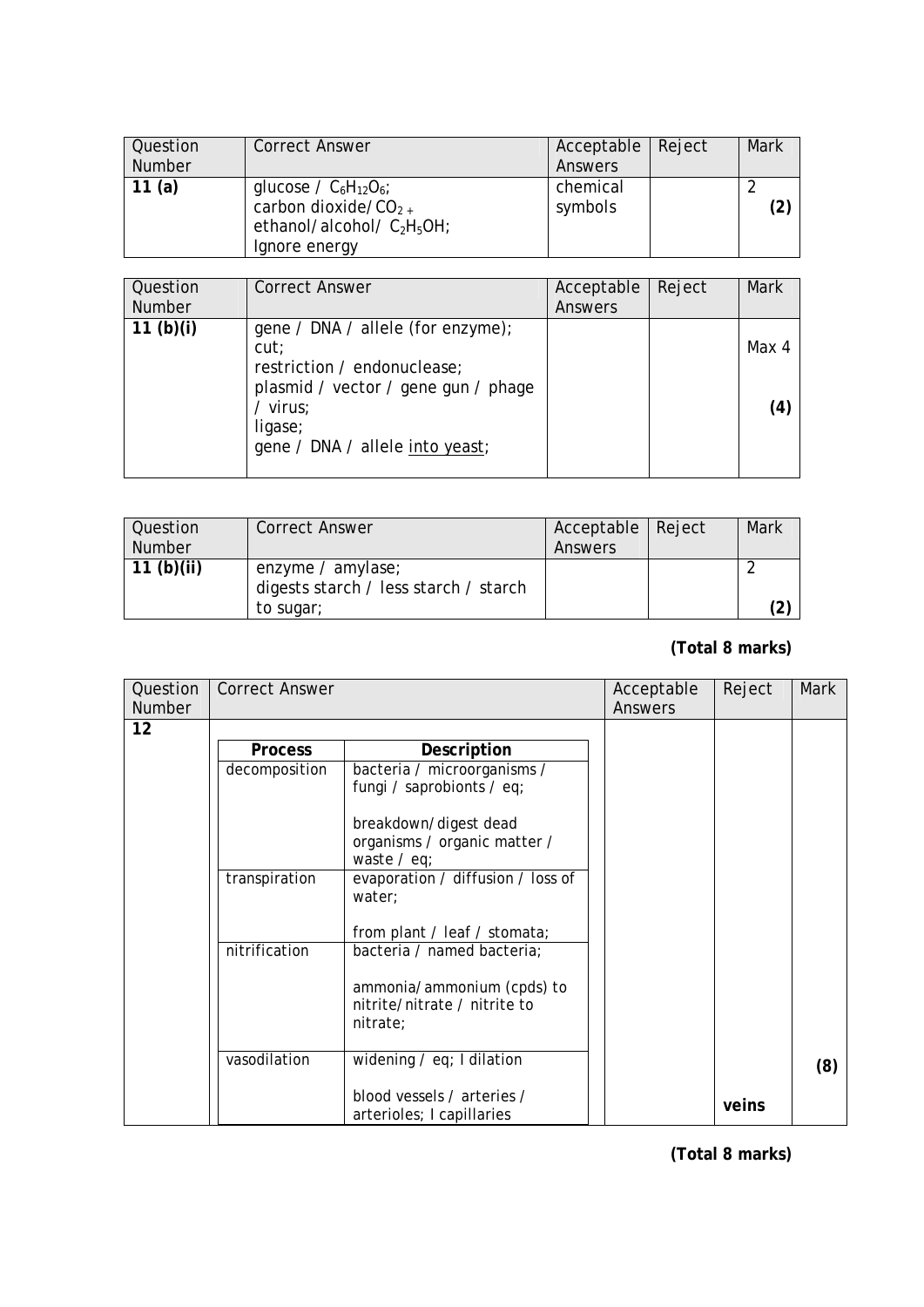| Question      | <b>Correct Answer</b>           | Acceptable   Reject | <b>Mark</b> |
|---------------|---------------------------------|---------------------|-------------|
| <b>Number</b> |                                 | Answers             |             |
| 13 $(a)(i)$   | energy / insulation / cell      | keep warm           |             |
|               | membranes / neurones / growth / | eq                  |             |
|               | making new cells /eq;           |                     |             |

| Question<br><b>Number</b> | <b>Correct Answer</b>     | Acceptable   Reject<br>Answers | Mark |
|---------------------------|---------------------------|--------------------------------|------|
| 13 $(a)(ii)$              | bones / teeth / skeleton; |                                |      |

| Question | <b>Correct Answer</b>            | Acceptable   Reject | Mark    |
|----------|----------------------------------|---------------------|---------|
| Number   |                                  | Answers             |         |
| 13(b)    | respiration / heat / excretion / |                     | Max $2$ |
|          | egestion / movement / uneaten /  |                     |         |
|          | $indigestible$ ;                 |                     |         |

| Question<br><b>Number</b> | <b>Correct Answer</b>                                                                                                                                                                                                            | Acceptable<br>Answers | Reject | <b>Mark</b> |
|---------------------------|----------------------------------------------------------------------------------------------------------------------------------------------------------------------------------------------------------------------------------|-----------------------|--------|-------------|
| 13 <sub>(c)</sub>         | nitrates / mineral ion(s) / named<br>mineral ion(s) $/$ eq;<br>growth of plants / algal bloom;<br>eutrophication;<br>light blocked / less photosynthesis;<br>death of organisms (plant/fish);<br>bacteria / microorganisms / eq; |                       |        | Max 5       |
|                           | oxygen depletion /eq;<br>respiration;                                                                                                                                                                                            |                       |        | (5          |

**(Total 9 marks)**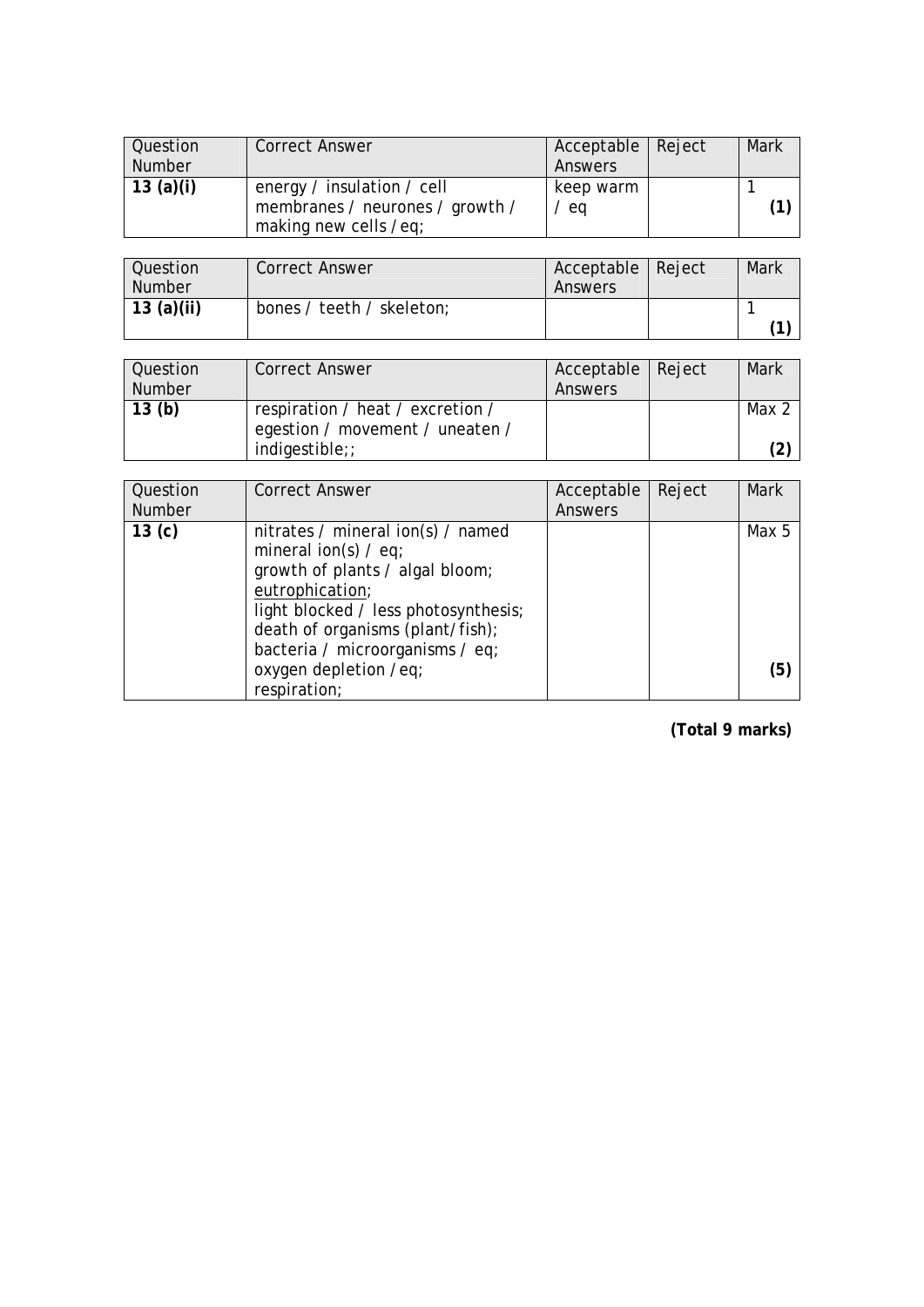| Question<br>Number | <b>Correct Answer</b> |        |             | Acceptable<br>Answers | Reject | <b>Mark</b> |
|--------------------|-----------------------|--------|-------------|-----------------------|--------|-------------|
| 14 $(a)$           |                       |        |             | TE for                |        |             |
|                    | Person                | BMI    | Description | wrong BMI             |        |             |
|                    |                       | value  | of weight   | but                   |        |             |
|                    | А                     | (24.2) | (normal     | correct               |        |             |
|                    |                       |        | weight)     | description           |        |             |
|                    | B                     | 29.6   | overweight  | $= 1$                 |        |             |
|                    | C                     | 39.6;  | obese;      |                       |        |             |
|                    |                       |        |             |                       |        | (2)         |

| Question | Correct Answer                    | Acceptable   Reject | Mark |
|----------|-----------------------------------|---------------------|------|
| Number   |                                   | Answers             |      |
| 14 $(b)$ | higher / greater / increase / eq; |                     |      |
|          |                                   |                     |      |

| Question<br><b>Number</b> | <b>Correct Answer</b>                                                                                                                                                                   | Acceptable<br>Answers                         | Reject | <b>Mark</b> |
|---------------------------|-----------------------------------------------------------------------------------------------------------------------------------------------------------------------------------------|-----------------------------------------------|--------|-------------|
| 14 $(c)(i)$               | more risk for men up to 28 /<br>similar risk up to 28 $/$ eq;<br>more risk for women (than men)<br>above 28;<br>more risk for men and women<br>above 28;<br>more risk as BMI increases; | allow higher<br>BMI/overweight<br>as eq to 28 |        |             |

| Question<br><b>Number</b> | <b>Correct Answer</b>                                                                                                                                                                                                         | Acceptable<br>Answers | Reject | <b>Mark</b> |
|---------------------------|-------------------------------------------------------------------------------------------------------------------------------------------------------------------------------------------------------------------------------|-----------------------|--------|-------------|
| 14 $(c)(ii)$              | coronary artery;<br>fat/cholesterol blocks/deposits;<br>(aerobic to) anaerobic;<br>(less) oxygen;<br>(less) glucose;<br>less respiration / less energy / ATP;<br>lactic acid;<br>builds up / toxic / inhibit enzymes /<br>eq; |                       |        | Max 5       |
|                           |                                                                                                                                                                                                                               |                       |        | (5)         |

**(Total 10 marks)**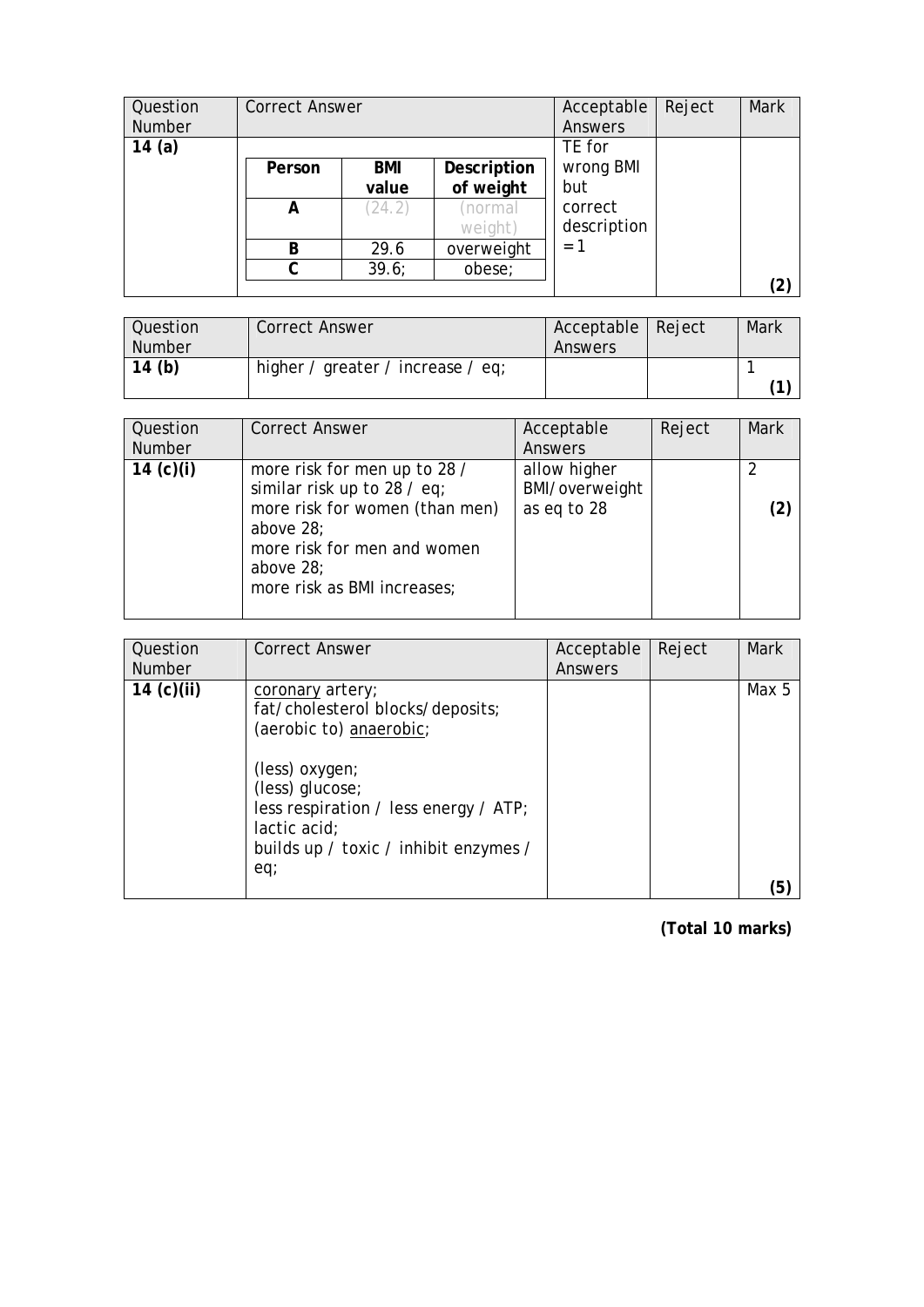| Question<br><b>Number</b> | <b>Correct Answer</b>                                          | Acceptable<br>Answers | Reject | <b>Mark</b> |
|---------------------------|----------------------------------------------------------------|-----------------------|--------|-------------|
| 15(a)                     | location; (Bowman's capsule /<br>glomerulus)<br>pressure used; | converse              |        | Max 3       |
|                           | no energy/ATP required / no active<br>transport;               |                       |        |             |
|                           | molecules out of blood / into<br>nephron $/$ eq;               |                       |        | (3)         |
|                           | depends on molecule size / eq;                                 |                       |        |             |
|                           | hormones not involved;                                         |                       |        |             |

| Question<br><b>Number</b> | <b>Correct Answer</b>                 |                                           |                                                          | Acceptable<br><b>Answers</b> | Reject | Mark |
|---------------------------|---------------------------------------|-------------------------------------------|----------------------------------------------------------|------------------------------|--------|------|
| 15 $(b)(i)$               | Event                                 | Volume<br>of urine<br>(large or<br>small) | Concentration<br>of urine<br>(dilute or<br>concentrated) |                              |        |      |
|                           | after<br>doing lots<br>0f<br>exercise | small;                                    | (concentrated)                                           |                              |        |      |
|                           | after<br>eating lots<br>of protein    | (smail)                                   | concentrated;                                            |                              |        |      |
|                           | after<br>drinking<br>lots of<br>water | large                                     | dilute;                                                  |                              |        |      |
|                           | after<br>eating<br>salty<br>crisps    | small                                     | concentrated;                                            |                              |        | (4)  |

| Question<br>Number | <b>Correct Answer</b>                                                                                                                                                                             | Acceptable<br>Answers              | Reject | <b>Mark</b> |
|--------------------|---------------------------------------------------------------------------------------------------------------------------------------------------------------------------------------------------|------------------------------------|--------|-------------|
| 15(b)(ii)          | (less) water reabsorbed;<br>collecting duct;<br>ref permeability;<br>more loss of water / more water in<br>urine / more urine / dilute urine /<br>dehydration / blood concentration<br>increases; | ADH story<br><i>in</i><br>converse |        | 4<br>(4     |